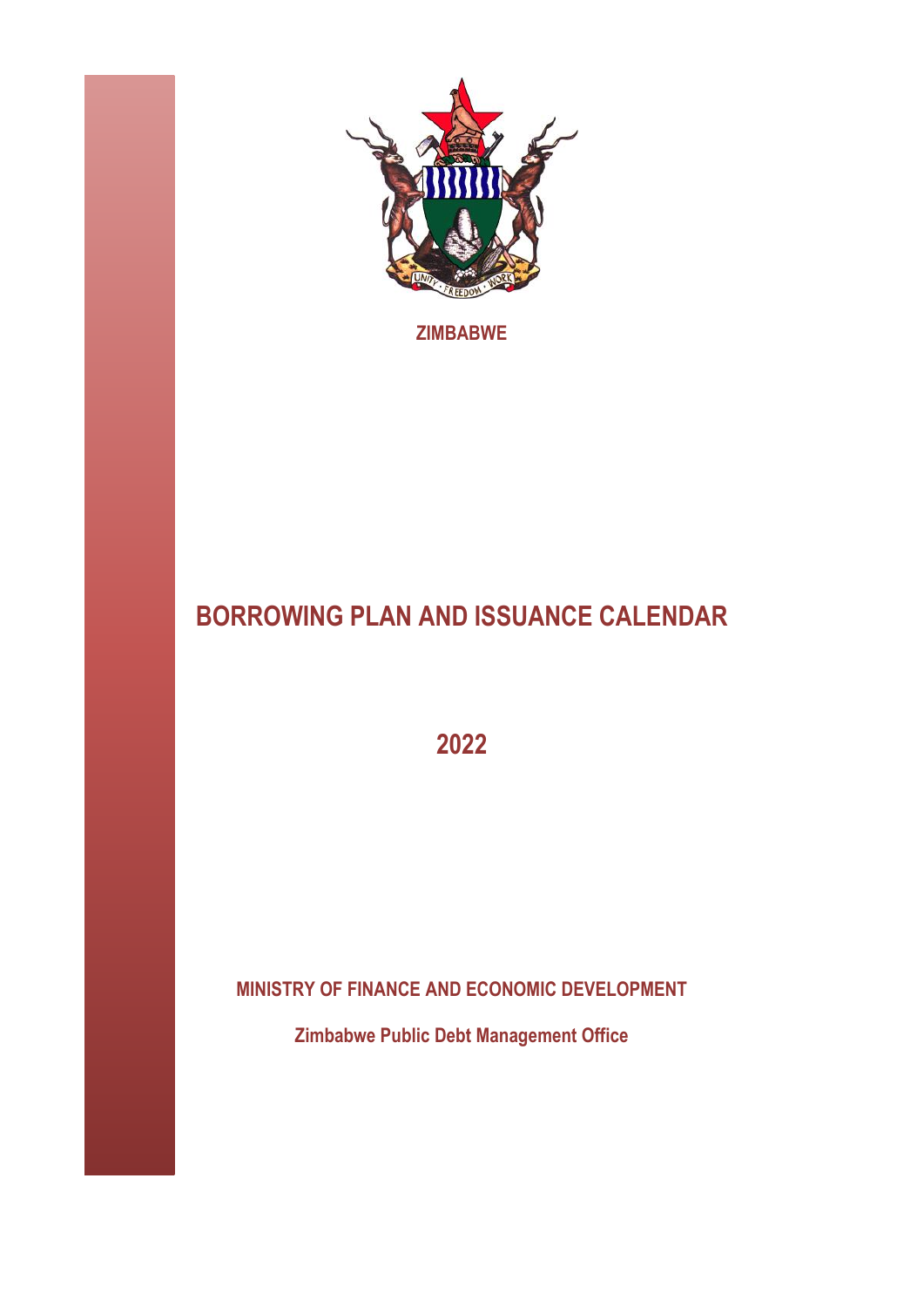#### **PREFACE**

This Borrowing Plan and the Issuance Calendar was prepared by the Zimbabwe Public Debt Management Office (ZPDMO) as a general statement of its public debt management. It contains forecasts and statements of intentions which may be subject to change in line with domestic and international market conditions.

Neither the Ministry of Finance and Economic Development nor the ZPDMO accepts any responsibility for, or obligation to publish any revisions to, the information, forecasts or statements in this plan to reflect changing market conditions after the date of publication.

This publication does not constitute an investment advice and we hereby inform you that this communication should not be considered as a solicitation or offer to sell or purchase any securities, deal in any product or enter into any transaction.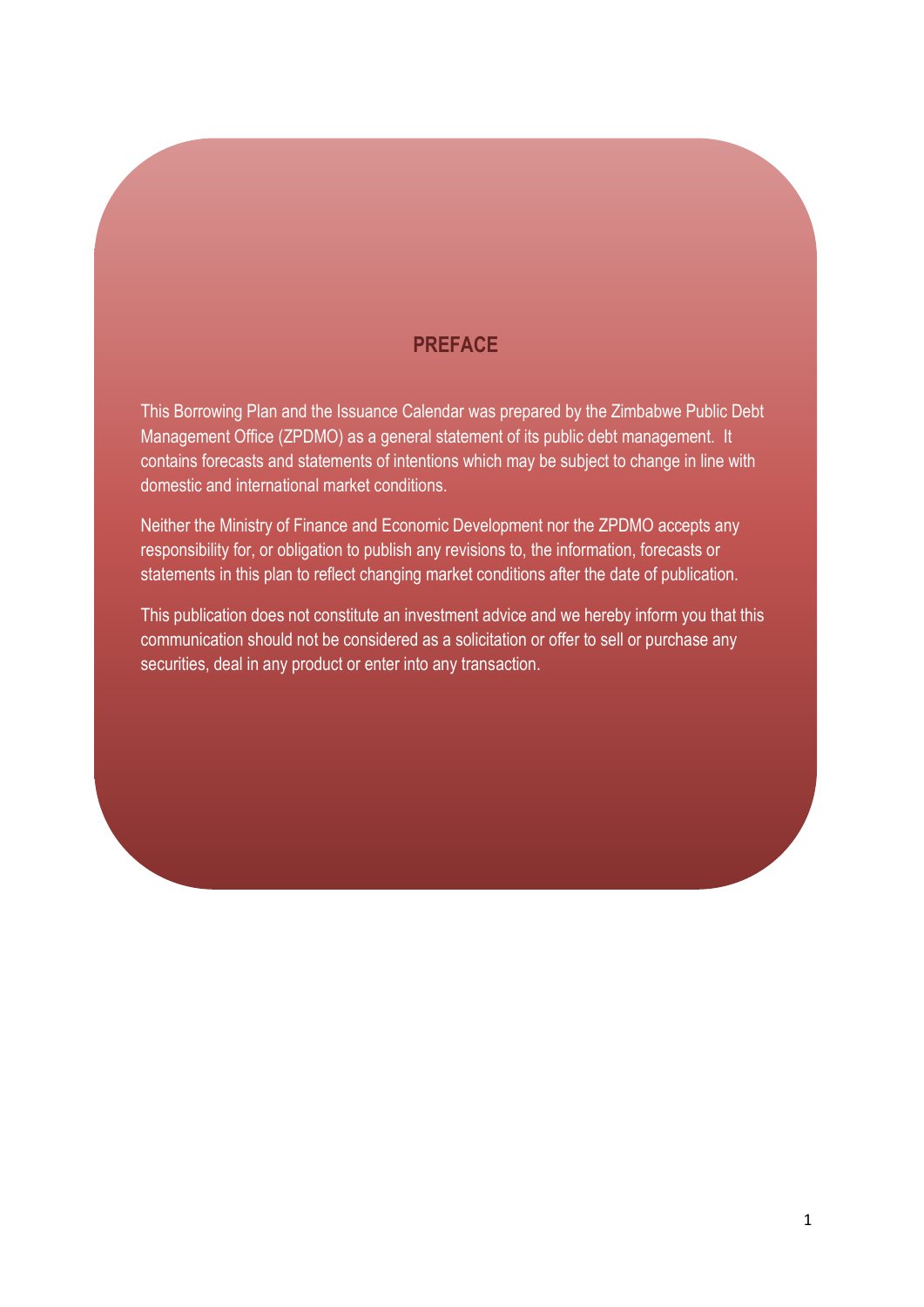# TABLE OF CONTENTS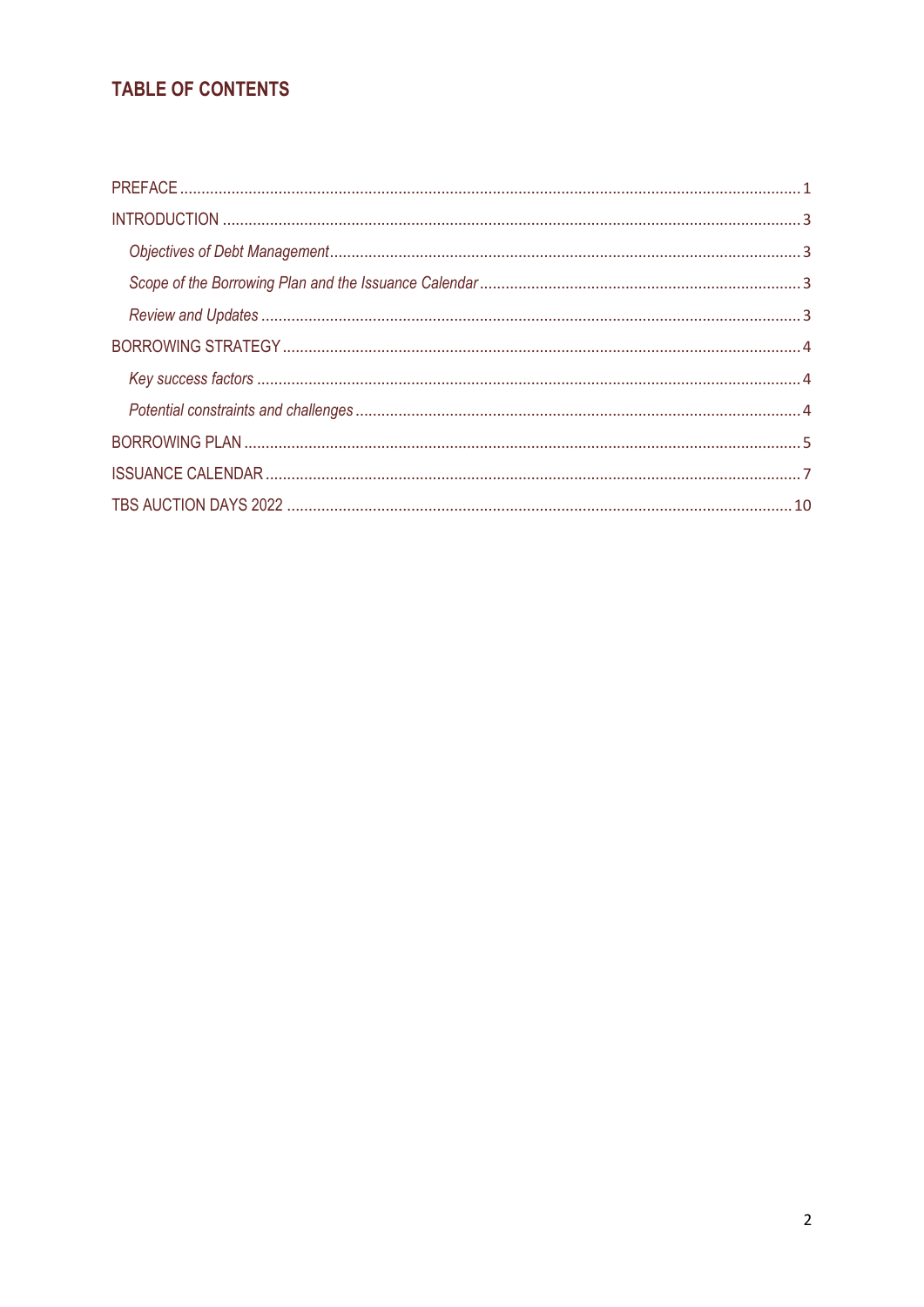## <span id="page-3-0"></span>**INTRODUCTION**

#### <span id="page-3-1"></span>*Objectives of Debt Management*

1. The objectives of public debt management in Zimbabwe are provided for in section 3 of the Public Debt Management Act as:

> *"to ensure that Government's needs and payment obligations are met at the lowest possible cost over the medium to long term, with a prudent level of risk, and to promote development of the domestic debt market."*

2. The primary objectives require an assessment of cost and risk in relation to Government borrowings and debt service. The secondary objective aims at developing an efficient and robust domestic debt market.

#### <span id="page-3-2"></span>*Scope of the Borrowing Plan and the Issuance Calendar*

3. This Borrowing Plan and the Issuance Calendar is based on marketable domestic instruments for the period 1 January to 31 December 2022.

#### <span id="page-3-3"></span>*Review and Updates*

4. This Plan will be reviewed semi-annually while the Issuance Calendar will be reviewed quarterly to ensure consistence with the changing market trends. A separate quarterly Issuance Calendar will be published at the beginning of each quarter.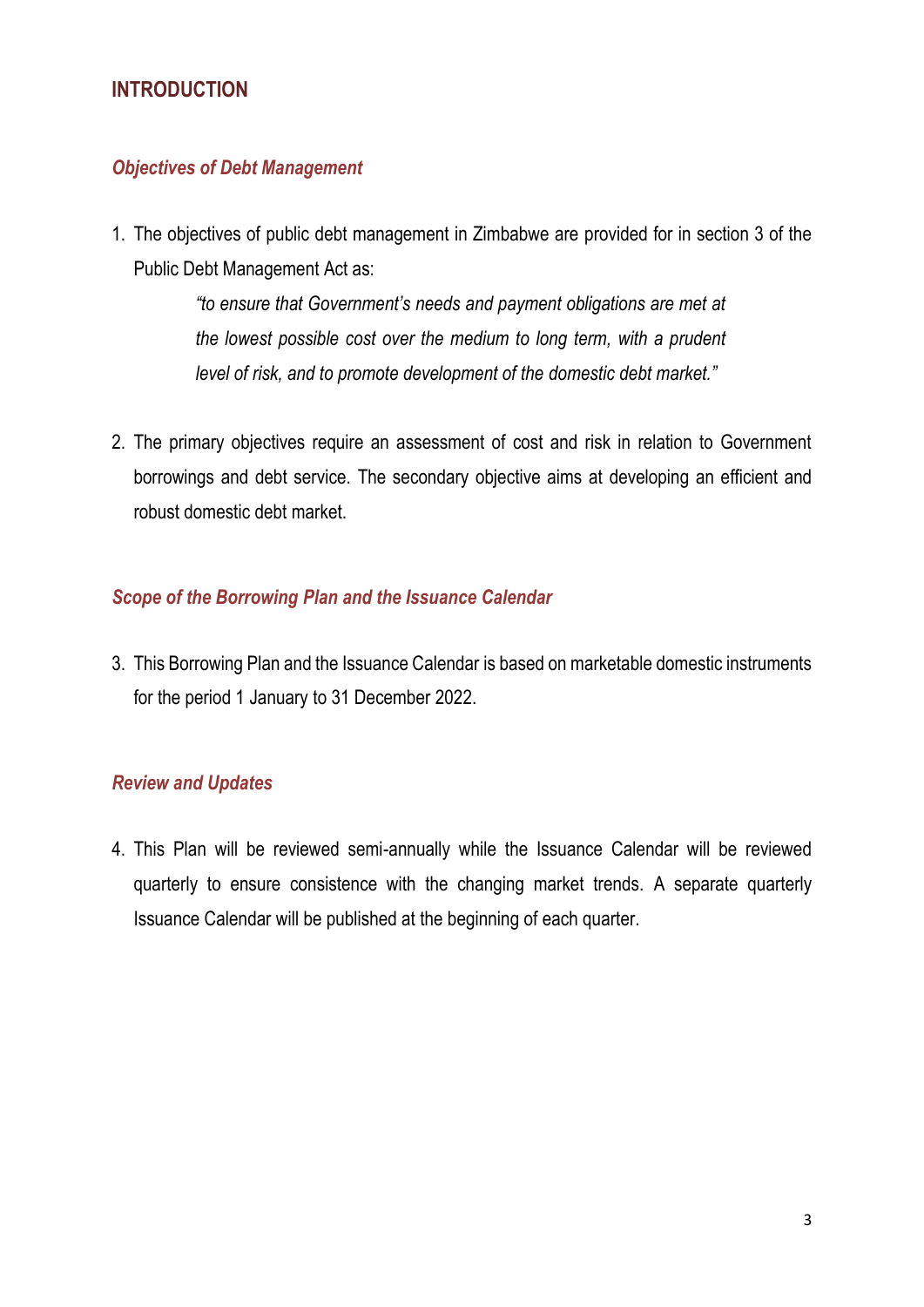### <span id="page-4-0"></span>**BORROWING STRATEGY**

- 5. The domestic capital and financial markets remain the major source of budget financing as access to external sources is limited due to the accumulation of external arrears. During the period up-to end December 2021, tenors for domestic instruments were short-term as investors were reluctant to invest in medium- and long-term term instruments due to high inflation. The strategy in the medium term, is to shift from short term to medium and long-term Government securities. The projected stable macroeconomic environment, characterised by low stable inflation, as well as stable exchange rate is expected to spur the uptake of medium to long-term Government securities by investors.
- 6. The main policy thrust is to ensure development of the domestic debt market by continued use of the Treasury bills auction system and development of the secondary market through issuance of medium to long-term Treasury bonds as well as enforcing compliance of the prescribed asset status**.** Treasury is going to continuously engage with investors in Zimbabwe through meetings and roadshows including publications. Lengthening maturity of debt securities and diversification of investor base are key targets for 2022.

#### <span id="page-4-1"></span>*Key success factors*

- Stable macroeconomic conditions;
- Sound banking system;
- Market confidence:
- Continued use of the auction system; and
- Transparency- publication of borrowing plan and issuance calendar.

#### <span id="page-4-2"></span>*Potential constraints and challenges*

- High cost of borrowing;
- Refinancing risk; and
- Shallow investor base.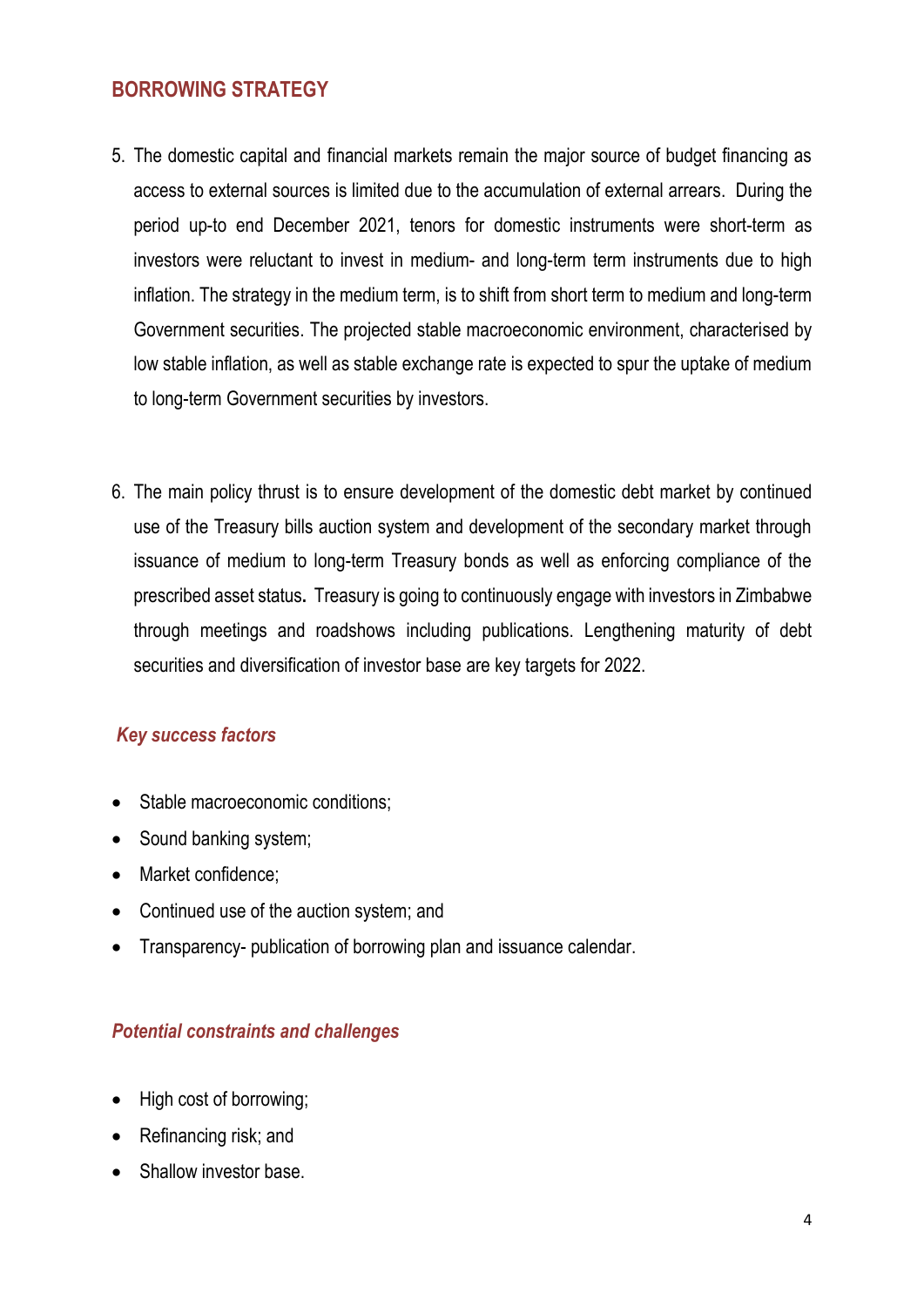### <span id="page-5-0"></span>**BORROWING PLAN**

7. During the 2022 National Budget formulation process, the 2022 Borrowing Plan was developed, with a total borrowing of ZWL\$91.54 billion (*Table 1, published in the 2022 National Budget Statement*). The major assumption of the BP was to issue Treasury bills through the auction system for competitive pricing, as well as to improve on accountability and transparency.

|                              | <b>Jan-Mar</b> | Apr-Jun                  | <b>Jul-Sep</b> | <b>Oct-Dec</b> | <b>Total Borrowing</b> |
|------------------------------|----------------|--------------------------|----------------|----------------|------------------------|
| <b>Total Treasury Bills</b>  | 7,303          | 14,606                   | 21,908         | 29,211         | 73,028                 |
| 180 days                     | 2,922          | $\overline{\phantom{a}}$ |                | 5,842          | 8,764                  |
| 270 days                     | 2,922          | 7,303                    | 10,954         | 11,684         | 32,863                 |
| 365 days                     | 1,461          | 7,303                    | 10,954         | 11,684         | 31,402                 |
| Treasury Bonds (2-7 years) * |                | 3,703                    | 7,407          | 7,407          | 18,517                 |
| <b>Total</b>                 | 7,303          | 18,309                   | 29,315         | 36,618         | 91,545                 |

#### **Table 1: 2022 Borrowing Plan (ZWL\$ millions)**

*Source: The 2022 National Budget Statement*

- 8. However, during the period January to February 2022, Treasury could not conduct the Treasury bills auction system. The delay was as a result of developing the yield curve given the market developments with respect to interest and inflation rates. The development of the yield curve was guided by the interest rate policy in the 2022 Monetary Policy Statement, which was announced on 7 February 2022
- 9. Meanwhile, and due to the need to finance the budget, Treasury had to use private placement to raise the resources while waiting for the resumption of the Treasury bills auction system. During the period January to February 2022, Treasury raised, through private placement, about ZWL\$16.06 billion against a 1st quarter target of ZWL\$7.3 billion.
- 10. Given the above market developments, the 2022 BP was therefore updated to reflect these changes. The updated 2022 BP is shown in Table 2 below.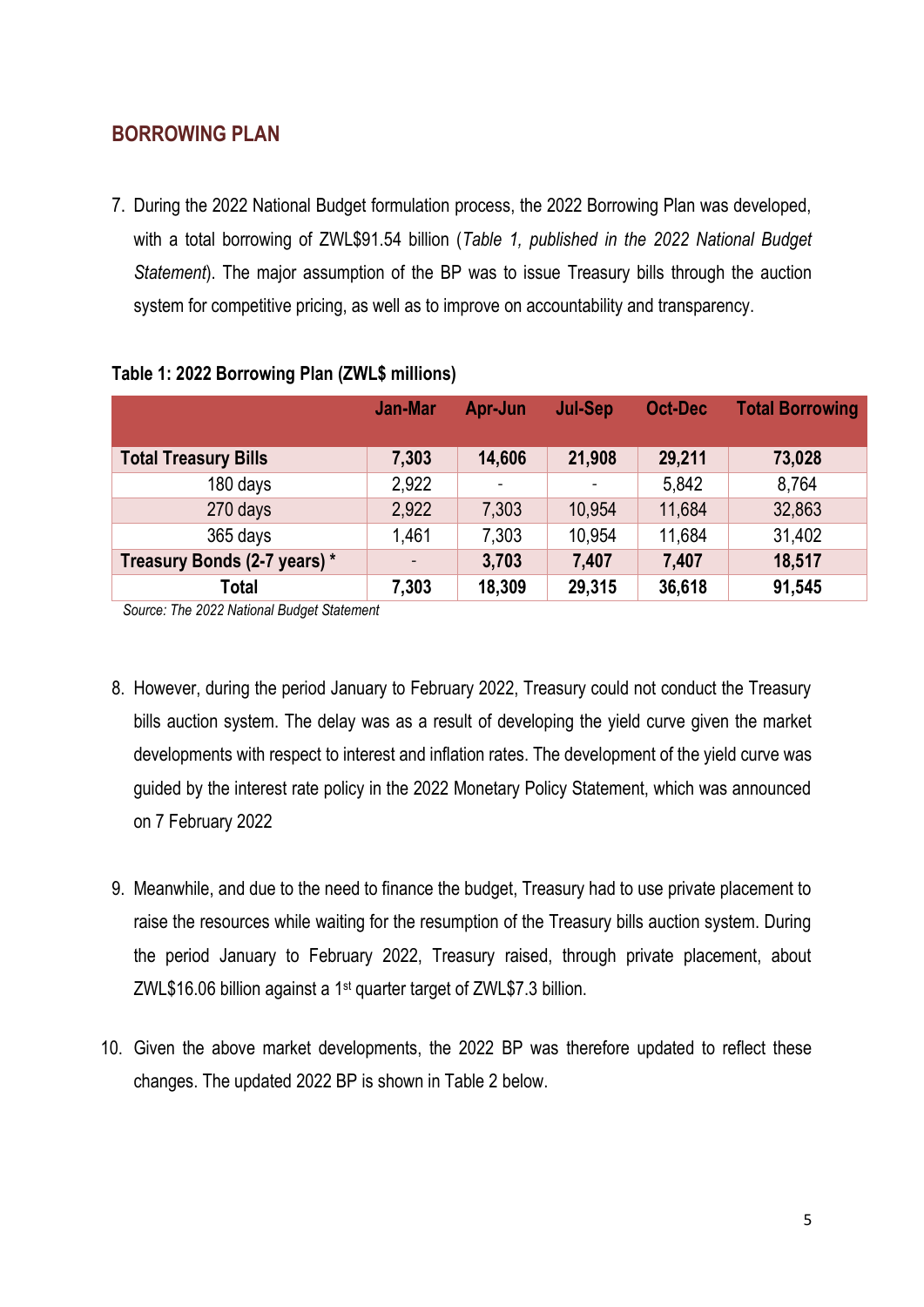#### **Table 2: Updated 2022 Borrowing Plan (ZWL\$ millions)**

|                             | <b>Jan-Mar</b> | Apr-Jun | Jul-Sep | <b>Oct-Dec</b> | Total<br><b>Borrowing</b> |
|-----------------------------|----------------|---------|---------|----------------|---------------------------|
| <b>Total Treasury Bills</b> | 18,300         | 19,500  | 20,000  | 15,228         | 73,028                    |
| 180 days                    |                | ۰.      | ۰       |                |                           |
| 270 days                    | 9,100          | 7,700   | 6,300   | 4,156          | 27,256                    |
| 365 days                    | 9,200          | 11,800  | 13,700  | 11,072         | 45,772                    |
| Treasury Bonds (2-7 years)  |                | 3,700   | 7,400   | 7,417          | 18,517                    |
| Total                       | 18,300         | 23,200  | 27,400  | 22,645         | 91,545                    |

*Source: Zimbabwe Public Debt Management Office*

11. The updated BP increases the first quarter issuances from ZWL\$7.3 billion to ZWL\$18 billion and redistribute the issuances in the other three quarters to avoid bunching of issuances in the 4<sup>th</sup> quarter. The annual total borrowing remains the same at ZWL\$91.54 billion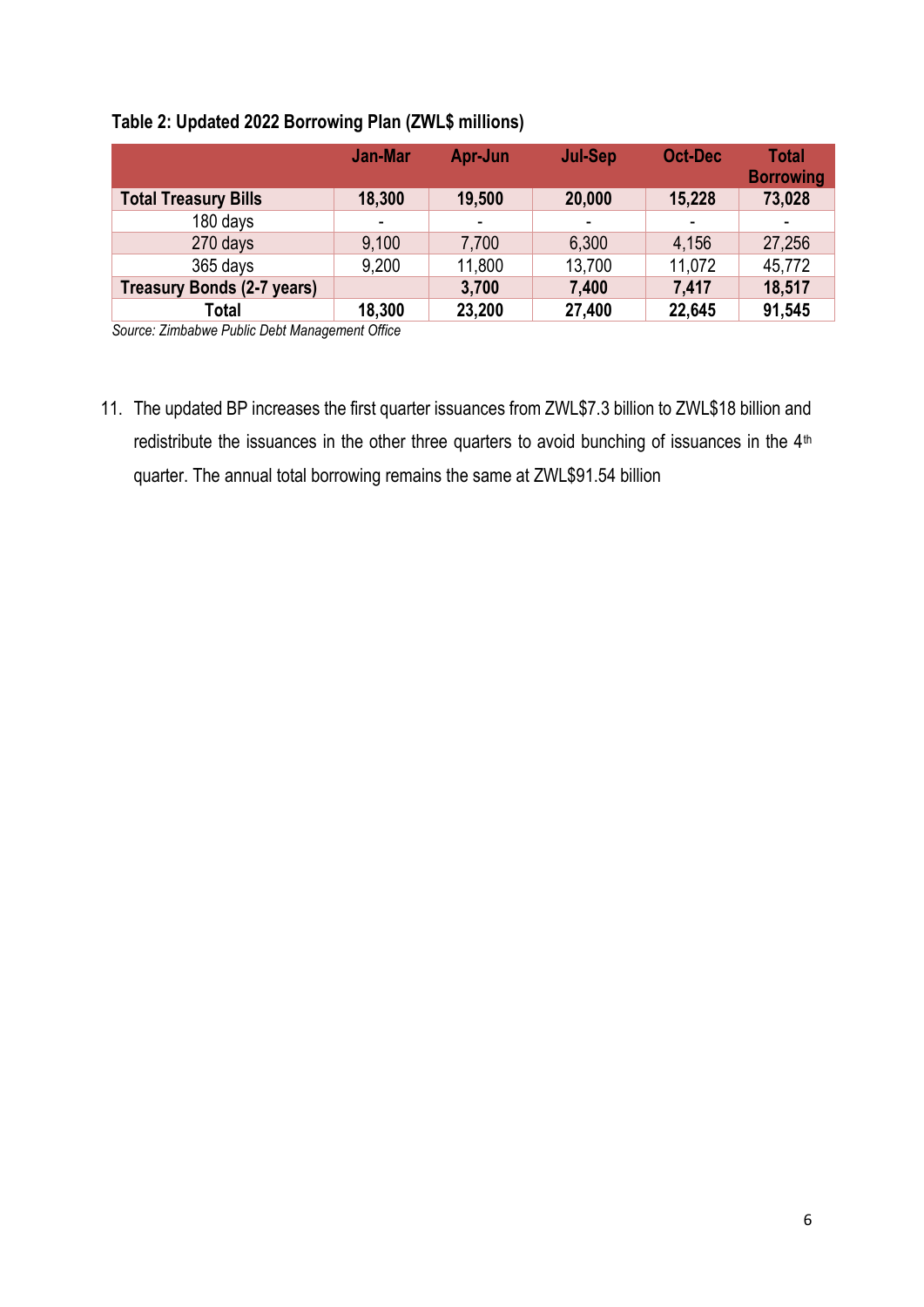## <span id="page-7-0"></span>**ISSUANCE CALENDAR**

- 12. The Issuance Calendar is part of Government's efforts to improve market transparency in the issuance of Government securities.
- 13. The Calendar is based on the Net Domestic Financing requirements as indicated in the 2022 National Budget.
- 14. The amounts stated in the Calendar are indicative to guide the market and may be revised when transaction advertisements are published. In addition, the Calendar takes into consideration of recent market developments and debt management objective of lengthening the maturity profile of domestic public debt instruments.
- 15. The Issuance Plan for 2022 comprises of short-, medium- and long-term instruments. The instruments will be structured as follows:
	- Short term instruments: 270- and 365-days treasury bills;
	- Medium term instruments: 2-, 3- and 5-years treasury bonds; and
	- Long term instruments: 7-years treasury bonds.
- 16. The 2022 Issuance Calendar is shown in Table 3 below.

| <b>Month</b>          | 270-days | <b>365-days</b> | 2-7 years | <b>Monthly</b><br><b>Totals</b> | <b>Quarterly</b><br><b>Totals</b> |
|-----------------------|----------|-----------------|-----------|---------------------------------|-----------------------------------|
| <b>1st Quarter</b>    |          |                 |           |                                 |                                   |
| 6-Jan                 |          |                 |           |                                 |                                   |
| $13 - Jan$            |          | 2,000           |           |                                 |                                   |
| 20-Jan                | 2,000    |                 |           |                                 |                                   |
| 27-Jan                |          | 1,000           |           |                                 |                                   |
| <b>Total January</b>  | 2,000    | 3,000           |           | 5,000                           |                                   |
| 3-Feb                 |          | 2,000           |           |                                 |                                   |
| 10-Feb                | 2,000    |                 |           |                                 |                                   |
| 17-Feb                |          | 1,000           |           |                                 |                                   |
| 24-Feb                | 1,000    |                 |           |                                 |                                   |
| <b>Total February</b> | 3,000    | 3,000           |           | 6,000                           |                                   |
| 3-Mar                 |          | 2,000           |           |                                 |                                   |
| 10-Mar                | 2,000    |                 |           |                                 |                                   |
| 17-Mar                |          | 1,200           |           |                                 |                                   |
| 24-Mar                | 2,100    |                 |           |                                 |                                   |
| <b>Total March</b>    | 4,100    | 3,200           |           | 7,300                           | 18,300                            |
| <b>2nd Quarter</b>    |          | 2,000           |           |                                 |                                   |

#### **Table 3: 2022 Issuance Calendar \*(ZWL\$ millions)**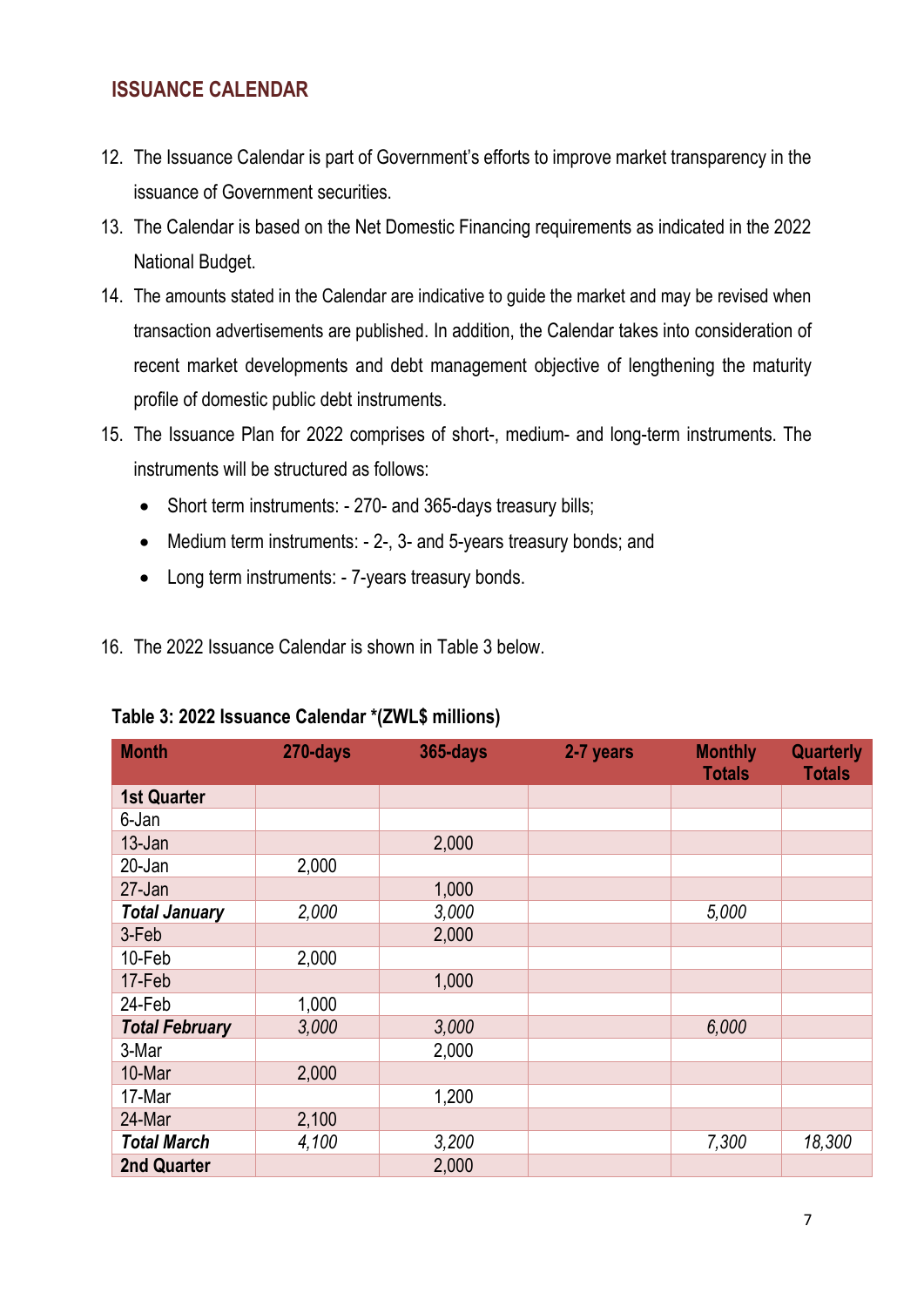| <b>Month</b>           | 270-days | <b>365-days</b> | 2-7 years | <b>Monthly</b><br><b>Totals</b> | <b>Quarterly</b><br><b>Totals</b> |
|------------------------|----------|-----------------|-----------|---------------------------------|-----------------------------------|
| 7-Apr                  | 1,000    |                 |           |                                 |                                   |
| 14-Apr                 |          | 1,000           | 1,100     |                                 |                                   |
| 21-Apr                 | 1,000    |                 |           |                                 |                                   |
| 28-Apr                 |          | 2,000           |           |                                 |                                   |
| <b>Total April</b>     | 2,000    | 3,000           | 1,100     | 6,100                           |                                   |
| 5-May                  |          | 2,000           |           |                                 |                                   |
| 12-May                 | 1,000    |                 | 1,300     |                                 |                                   |
| 19-May                 |          | 2,000           |           |                                 |                                   |
| 26-May                 | 1,000    |                 |           |                                 |                                   |
| <b>Total May</b>       | 2,000    | 4,000           | 1,300     | 7,300                           |                                   |
| 2-Jun                  |          | 2,000           |           |                                 |                                   |
| 9-Jun                  | 2,000    |                 | 1,300     |                                 |                                   |
| 16-Jun                 |          | 2,000           |           |                                 |                                   |
| 23-Jun                 | 1,700    |                 |           |                                 |                                   |
| 30-Jun                 |          | 800             |           |                                 |                                   |
| <b>Total June</b>      | 3,700    | 4,800           | 1,300     | 9,800                           | 23,200                            |
| 3rd Quarter            |          |                 |           |                                 |                                   |
| 7-Jul                  |          | 2,000           |           |                                 |                                   |
| $14$ -Jul              | 1,000    |                 | 2,500     |                                 |                                   |
| $21$ -Jul              |          | 2,000           |           |                                 |                                   |
| 28-Jul                 | 1,000    |                 |           |                                 |                                   |
| <b>Total July</b>      | 2,000    | 4,000           | 2,500     | 8,500                           |                                   |
| 4-Aug                  |          | 2,000           |           |                                 |                                   |
| 11-Aug                 | 1,500    |                 | 2,500     |                                 |                                   |
| 18-Aug                 |          | 2,000           |           |                                 |                                   |
| 25-Aug                 | 1,300    |                 |           |                                 |                                   |
| <b>Total August</b>    | 2,800    | 4,000           | 2,500     | 9,300                           |                                   |
| 1-Sep                  |          | 2,000           |           |                                 |                                   |
| 8-Sep                  | 1,000    |                 | 2,400     |                                 |                                   |
| 15-Sep                 |          | 2,000           |           |                                 |                                   |
| 22-Sep                 | 500      |                 |           |                                 |                                   |
| 29-Sep                 |          | 1,700           |           |                                 |                                   |
| <b>Total September</b> | 1,500    | 5,700           | 2,400     | 9,600                           | 27,400                            |
| <b>4th Quarter</b>     |          |                 |           |                                 |                                   |
| 6-Oct                  |          | 2,000           | 2,500     |                                 |                                   |
| 13-Oct                 |          |                 |           |                                 |                                   |
| 20-Oct                 |          | 2,000           |           |                                 |                                   |
| 27-Oct                 | 1,000    |                 |           |                                 |                                   |
| <b>Total October</b>   | 1,000    | 4,000           | 2,500     | 7,500                           |                                   |
| 3-Nov                  |          | 2,000           | 2,500     |                                 |                                   |
| 10-Nov                 | 1,000    |                 |           |                                 |                                   |
| 17-Nov                 |          | 2,000           |           |                                 |                                   |
| 24-Nov                 | 1,000    |                 |           |                                 |                                   |
| <b>Total November</b>  | 2,000    | 4,000           | 2,500     | 8,500                           |                                   |
| 1-Dec                  |          | 2,000           |           |                                 |                                   |
| 8-Dec                  | 1,156    |                 | 2,417     |                                 |                                   |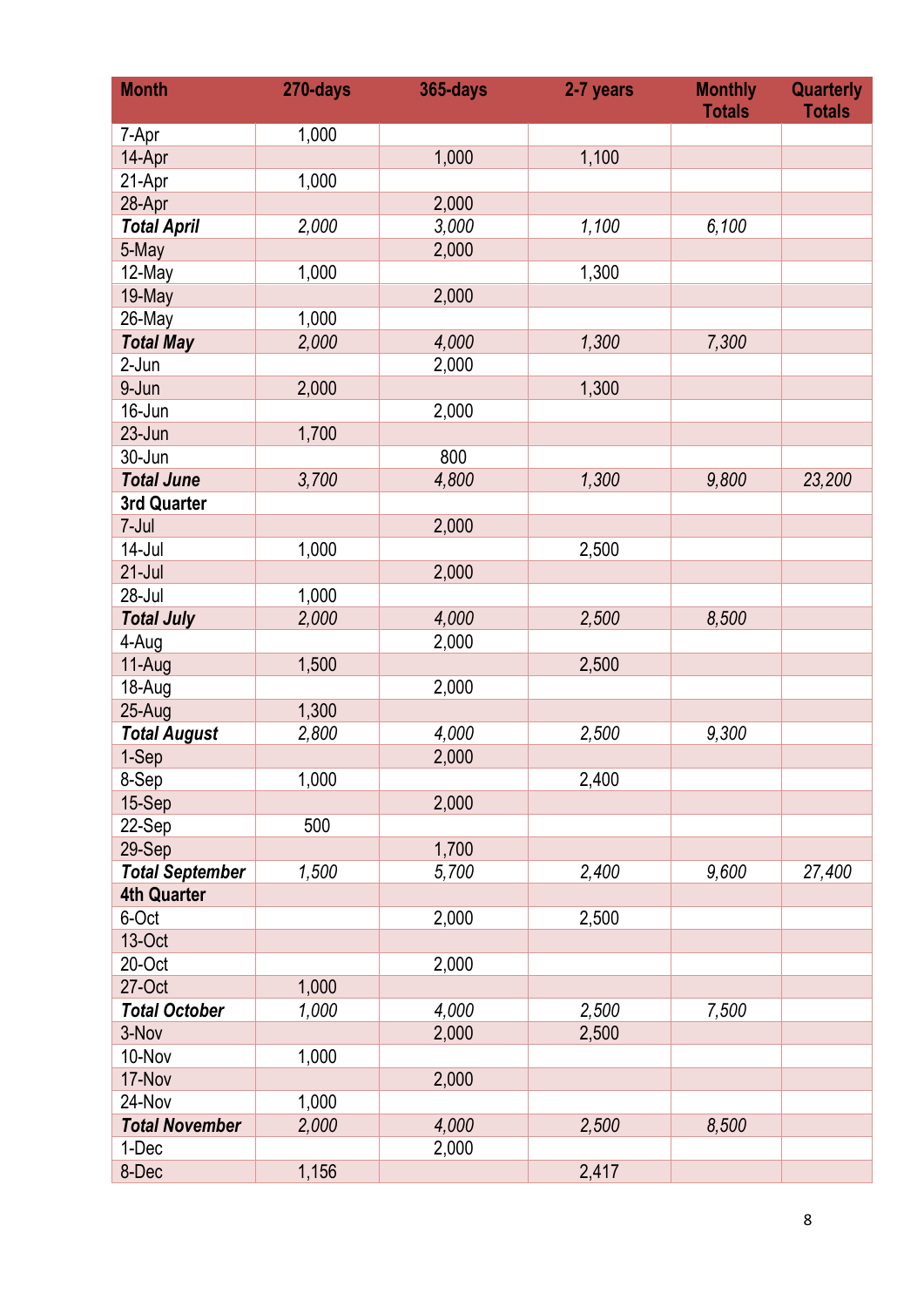| <b>Month</b>          | 270-days | $365$ -days | 2-7 years | <b>Monthly</b><br><b>Totals</b> | <b>Quarterly</b><br><b>Totals</b> |
|-----------------------|----------|-------------|-----------|---------------------------------|-----------------------------------|
| 15-Dec                |          | 1,072       |           |                                 |                                   |
| 22-Dec                |          |             |           |                                 |                                   |
| 29-Dec                |          |             |           |                                 |                                   |
| <b>Total December</b> | 1,156    | 3.072       | 2.417     | 6.645                           | 22,645                            |
| <b>Grand Total</b>    | 27,256   | 45,772      | 18,517    | 91,545                          |                                   |
| Notes:                |          |             |           |                                 |                                   |

\* The amounts stated in the Calendar are indicative to guide the market and may be revised when transaction advertisements are published

*Source: Zimbabwe Public Debt Management Office*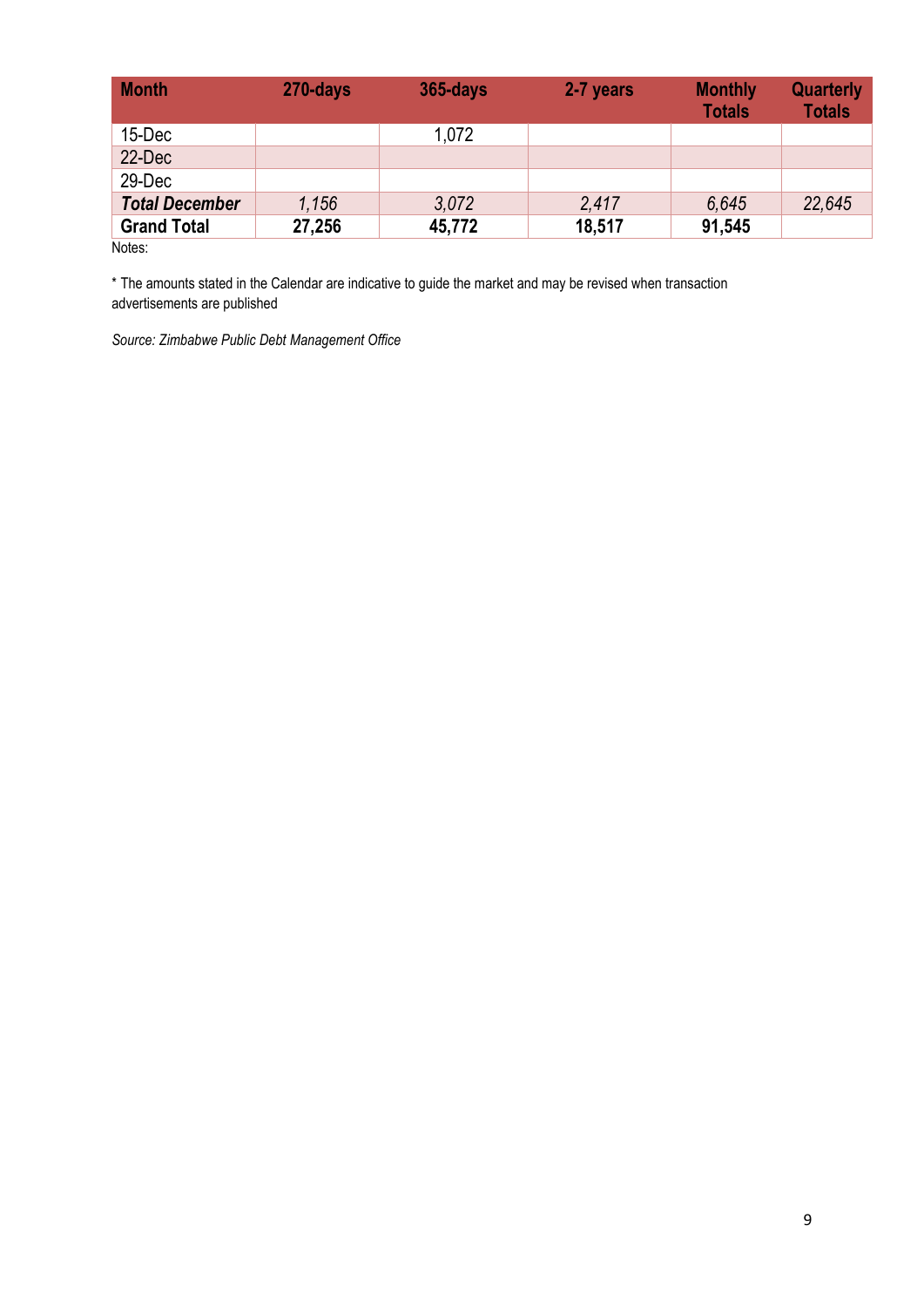|    |    | <b>Auction Day</b> |       |             |             | <b>Public Holiday</b> |    |
|----|----|--------------------|-------|-------------|-------------|-----------------------|----|
|    |    | <b>January</b>     |       |             |             |                       |    |
| S  | M  | T                  | W     | T           | $\mathbf F$ | S                     | S  |
|    |    |                    |       |             |             | $\mathbf{1}$          |    |
| 2  | 3  |                    | 4 5 6 |             | 7           | 8                     | 6  |
| 9  | 10 | 11                 | 12 13 |             | 14          | 15                    | 13 |
| 16 | 17 | 18                 | 19 20 |             | 21          | 22                    | 20 |
| 23 | 24 |                    |       | 25 26 27 28 |             | 29                    | 27 |
| 30 | 31 |                    |       |             |             |                       |    |

<span id="page-10-0"></span>

| blic Holiday |   |   |                 |  |
|--------------|---|---|-----------------|--|
|              |   |   | <b>February</b> |  |
|              | м | т | W               |  |

| S. |  |  | M T W T F S          |     | $S_{\rm c}$ |     | M T W T F                   |  | $\mathsf{S}$     | S M T W T F S        |  |             |                     |  |
|----|--|--|----------------------|-----|-------------|-----|-----------------------------|--|------------------|----------------------|--|-------------|---------------------|--|
|    |  |  |                      |     |             |     | $1 \quad 2 \quad 3 \quad 4$ |  | - 5 -            |                      |  |             | $1 \t2 \t3 \t4 \t5$ |  |
|    |  |  | $2$ 3 4 5 6 7        | - 8 |             |     |                             |  | 6 7 8 9 10 11 12 | 6 7 8 9 10 11 12     |  |             |                     |  |
|    |  |  | 9 10 11 12 13 14 15  |     |             |     | 13 14 15 16 17 18           |  | 19               | 13 14 15 16 17 18 19 |  |             |                     |  |
|    |  |  | 16 17 18 19 20 21 22 |     |             |     | 20 21 22 23 24 25           |  | <b>26</b>        | 20 21 22 23 24 25 26 |  |             |                     |  |
|    |  |  | 23 24 25 26 27 28    | 29  | 27          | -28 |                             |  |                  | 27                   |  | 28 29 30 31 |                     |  |

| <b>TBS AUCTION DAYS 2022</b> |
|------------------------------|
| March                        |

|    | <b>March</b> |       |    |               |    |    |  |  |  |  |  |  |
|----|--------------|-------|----|---------------|----|----|--|--|--|--|--|--|
| S  | M            | T     | W  | Т             | F  | S  |  |  |  |  |  |  |
|    |              | 1     | -2 | 3             | 4  | 5  |  |  |  |  |  |  |
| 6  | 7            | 8     | 9  | 10            | 11 | 12 |  |  |  |  |  |  |
| 13 | 14           | 15    | 16 | <sup>17</sup> | 18 | 19 |  |  |  |  |  |  |
| 20 | 21           | 22 23 |    | 24            | 25 | 26 |  |  |  |  |  |  |
| 27 | 28           | 29    | 30 | 31            |    |    |  |  |  |  |  |  |

| <b>April</b> |                |    |    |    |    |                |  |  |  |  |  |  |
|--------------|----------------|----|----|----|----|----------------|--|--|--|--|--|--|
| S            | М              | T  | W  | T  | F  | S              |  |  |  |  |  |  |
|              |                |    |    |    | 1  | $\overline{2}$ |  |  |  |  |  |  |
| 3            | $\overline{4}$ | .5 | 6  | 7  | 8  | 9              |  |  |  |  |  |  |
| 10           | 11             | 12 | 13 | 14 | 15 | 16             |  |  |  |  |  |  |
| 17           | 18             | 19 | 20 | 21 | 22 | 23             |  |  |  |  |  |  |
| 24           | 25             | 26 | 27 | 28 | 29 | 30             |  |  |  |  |  |  |

|              |    |             | <b>April</b> |             |    |    |    |    |    | <b>May</b> |    |    |    |   |                |    |    | June |          |
|--------------|----|-------------|--------------|-------------|----|----|----|----|----|------------|----|----|----|---|----------------|----|----|------|----------|
| <sub>S</sub> | M  | Т           | W            | T           | F  | S  | S  | M  |    | W          | T  | F  | S  | S |                | M  | T  | W    | T        |
|              |    |             |              |             |    | 2  | 1  | 2  | 3  | 4          | 5  | 6  | 7  |   |                |    |    | 1    | 2        |
| 3            | 4  | $5^{\circ}$ | 6            | $7^{\circ}$ | 8  | 9  | 8  | 9  | 10 | 11         | 12 | 13 | 14 |   | 5 <sup>5</sup> | 6  | 7  | 8    | <b>g</b> |
| 10           | 11 | 12          | 13           | 14          | 15 | 16 | 15 | 16 | 17 | 18         | 19 | 20 | 21 |   | 12             | 13 | 14 | 15   | 16       |
| 17           | 18 | 19          | 20           | 21          | 22 | 23 | 22 | 23 | 24 | 25         | 26 | 27 | 28 |   | 19             | 20 | 21 | 22   | 23       |
| 24           | 25 | 26          | 27           | 28          | 29 | 30 | 29 | 30 | 31 |            |    |    |    |   | 26             | 27 | 28 | 29   | 30       |

|                |    |    | <b>April</b> |    |    |    |    |    |    | <b>May</b> |    |    |    |                |    |    | June |                |    |                |
|----------------|----|----|--------------|----|----|----|----|----|----|------------|----|----|----|----------------|----|----|------|----------------|----|----------------|
| S.             | M  |    | W            |    | F  | S. | S  | M  | T  | W          | T  | F  | S  | S              | M  |    | W    |                | F  | S              |
|                |    |    |              |    |    | 2  | 1  | 2  | 3  | 4          | 5  | 6  | 7  |                |    |    |      | $\overline{2}$ | 3  | $\overline{4}$ |
| $\overline{3}$ | 4  | 5  | 6            | 7  | 8  | 9  | 8  | 9  | 10 | 11         | 12 | 13 | 14 | $5\phantom{1}$ | 6  | 7  | 8    | 9              | 10 | 11             |
| 10             | 11 | 12 | 13           | 14 | 15 | 16 | 15 | 16 | 17 | 18         | 19 | 20 | 21 | 12             | 13 | 14 | 15   | 16             | 17 | 18             |
| 17             | 18 | 19 | 20           | 21 | 22 | 23 | 22 | 23 | 24 | 25         | 26 | 27 | 28 | 19             | 20 | 21 | 22   | 23             | 24 | 25             |
| 24             | 25 | 26 | 27           | 28 | 29 | 30 | 29 | 30 | 31 |            |    |    |    | 26             | 27 | 28 | 29   | 30             |    |                |

|              |    |    | <b>July</b> |    |              |                |                |    |    | <b>August</b> |                |    |    |                |    |    | <b>September</b> |    |             |
|--------------|----|----|-------------|----|--------------|----------------|----------------|----|----|---------------|----------------|----|----|----------------|----|----|------------------|----|-------------|
| <sub>S</sub> | M  | T  | W           | T  | $\mathbf{F}$ | S              | <sub>S</sub>   | M  | T  | W             | T              | F  | S  | S              | M  | T  | W                | T  | $\mathbf F$ |
|              |    |    |             |    | 1            | 2 <sup>1</sup> |                | 1  | 2  | 3             | $\overline{4}$ | 5  | 6  |                |    |    |                  |    | 2           |
| 3            | 4  | 5  | 6           | 7  | 8            | 9              | $\overline{7}$ | 8  | 9  | 10            | 11             | 12 | 13 | $\overline{4}$ | 5  | 6  | $7\overline{ }$  | 8  | 9           |
| 10           | 11 | 12 | 13          | 14 | 15           | 16             | 14             | 15 | 16 | 17            | 18             | 19 | 20 | 11             | 12 | 13 | 14               | 15 | 16          |
| 17           | 18 | 19 | 20          | 21 | 22           | 23             | 21             | 22 | 23 | 24            | 25             | 26 | 27 | 18             | 19 | 20 | 21               | 22 | 23          |
| 24           | 25 | 26 | 27          | 28 | 29           | 30             | 28             | 29 | 30 | 31            |                |    |    | 25             | 26 | 27 | 28               | 29 | 30          |
| 31           |    |    |             |    |              |                |                |    |    |               |                |    |    |                |    |    |                  |    |             |

|                |    |                | <b>October</b> |    |    |              |
|----------------|----|----------------|----------------|----|----|--------------|
| S              | M  | T              | W              | T  | F  | S            |
|                |    |                |                |    |    | $\mathbf{1}$ |
| $\overline{2}$ | 3  | $\overline{4}$ | 5              | 6  | 7  | 8            |
| 9              | 10 | 11             | 12             | 13 | 14 | 15           |
| 16             | 17 | 18             | 19             | 20 | 21 | 22           |
| 23             | 24 | 25             | 26             | 27 | 28 | 29           |
| 30             | 31 |                |                |    |    |              |

| July |                 |    |                |                |    |    | <b>August</b> |    |    |    |                |    |    | <b>September</b> |    |    |                |
|------|-----------------|----|----------------|----------------|----|----|---------------|----|----|----|----------------|----|----|------------------|----|----|----------------|
| W    |                 | F  | S              | S              | M  |    | W             | т  | F  | S  | S              | M  |    | W                |    | F  | S              |
|      |                 |    | $\overline{2}$ |                |    | 2  | 3             | 4  | 5  | 6  |                |    |    |                  | 1  | 2  | 3              |
| 6    | 7               | 8  | 9              | $7\phantom{.}$ | 8  | 9  | 10            | 11 | 12 | 13 | $\overline{4}$ | 5  | 6  | 7                | 8  | 9  | $\mathbf{1}$   |
| 13   | $\overline{14}$ | 15 | 16             | 14             | 15 | 16 | 17            | 18 | 19 | 20 | 11             | 12 | 13 | 14               | 15 | 16 | $1^{\circ}$    |
| 20   | 21              | 22 | 23             | 21             | 22 | 23 | 24            | 25 | 26 | 27 | 18             | 19 | 20 | 21               | 22 | 23 | 2 <sup>1</sup> |
| 27   | 28              | 29 | 30             | 28             | 29 | 30 | 31            |    |    |    | 25             | 26 | 27 | 28               | 29 | 30 |                |

|                 |    |    | <b>October</b> |    |    |              |    |    |    | <b>November</b> |              |    |    |                |    |    | December |    |    |                |
|-----------------|----|----|----------------|----|----|--------------|----|----|----|-----------------|--------------|----|----|----------------|----|----|----------|----|----|----------------|
| $\overline{S}$  | M  |    | W              | Т  | F  | S            | S  | M  |    | W               |              | F  | S  | S              | M  |    | W        | T  | F  | S              |
|                 |    |    |                |    |    | $\mathbf{1}$ |    |    |    | 2               | $\mathbf{3}$ | 4  | 5. |                |    |    |          |    | n  | 3              |
| $\overline{2}$  | 3  | 4  |                | 6  | 7  | 8            | 6  |    | 8  | 9               | 10           | 11 | 12 | $\overline{4}$ | 5  | 6  | 7        | 8  | 9  | 1 <sub>1</sub> |
| 9               | 10 |    | 12             | 13 | 14 | 15           | 13 | 14 | 15 | 16              | 17           | 18 | 19 | 11             | 12 | 13 | 14       | 15 | 16 | $\mathbf{1}$   |
| $16 \,$         | 17 | 18 | 19             | 20 | 21 | 22           | 20 | 21 | 22 | 23              | 24           | 25 | 26 | 18             | 19 | 20 | 21       | 22 | 23 | $2^{i}$        |
| 23 <sup>2</sup> | 24 | 25 | 26             | 27 | 28 | 29           | 27 | 28 | 29 | 30              |              |    |    | 25             | 26 | 27 | 28       | 29 | 30 | 3 <sup>2</sup> |

|                |    |    | July |    |    |    |    |    |    | <b>August</b> |                |    |    |                |    |    | <b>September</b> |    |    |    |
|----------------|----|----|------|----|----|----|----|----|----|---------------|----------------|----|----|----------------|----|----|------------------|----|----|----|
| S              | M  |    | W    |    | F  | S  | S  | M  |    | W             | T              | F  | S  | S              | M  | ጥ  | W                | Ͳ  | F  |    |
|                |    |    |      |    |    | 2  |    |    | 2  | 3             | $\overline{4}$ | 5  | 6  |                |    |    |                  |    | 2  | 3  |
| $\overline{3}$ | 4  | 5  | 6    |    | 8  | 9  | 7  | 8  | 9  | 10            | 11             | 12 | 13 | $\overline{4}$ | 5  | 6  | 7                | 8  | 9  | 10 |
| 10             | 11 | 12 | 13   | 14 | 15 | 16 | 14 | 15 | 16 | 17            | 18             | 19 | 20 | 11             | 12 | 13 | 14               | 15 | 16 | 17 |
| 17             | 18 | 19 | 20   | 21 | 22 | 23 | 21 | 22 | 23 | 24            | 25             | 26 | 27 | 18             | 19 | 20 | 21               | 22 | 23 | 24 |
| 24             | 25 | 26 | 27   | 28 | 29 | 30 | 28 | 29 | 30 | 31            |                |    |    | 25             | 26 | 27 | 28               | 29 | 30 |    |

|    |    |    | <b>October</b> |    |    |              |    |    |    | November <sup>1</sup> |    |    |    |                |    |    | December |    |    |    |
|----|----|----|----------------|----|----|--------------|----|----|----|-----------------------|----|----|----|----------------|----|----|----------|----|----|----|
| S  | M  |    | W              |    | F  | S            | S  | M  |    | W                     | T  | F  | S  | S              | M  |    | W        |    | F  |    |
|    |    |    |                |    |    | $\mathbf{1}$ |    |    |    | ົາ                    | 3  | 4  | 5  |                |    |    |          |    | 2  | 3  |
| 2  |    | 4  | 5              | 6  | 7  | 8            | 6  |    | 8  | 9                     | 10 | 11 | 12 | $\overline{4}$ | 5  | 6  | 7        | 8  | 9  | 10 |
| 9  | 10 | 11 | 12             | 13 | 14 | 15           | 13 | 14 | 15 | 16                    | 17 | 18 | 19 | 11             | 12 | 13 | 14       | 15 | 16 | 17 |
| 16 | 17 | 18 | 19             | 20 | 21 | 22           | 20 | 21 | 22 | 23                    | 24 | 25 | 26 | 18             | 19 | 20 | 21       | 22 | 23 | 24 |
| 23 | 24 | 25 | 26             | 27 | 28 | 29           | 27 | 28 | 29 | 30                    |    |    |    | 25             | 26 | 27 | 28       | 29 | 30 | 31 |